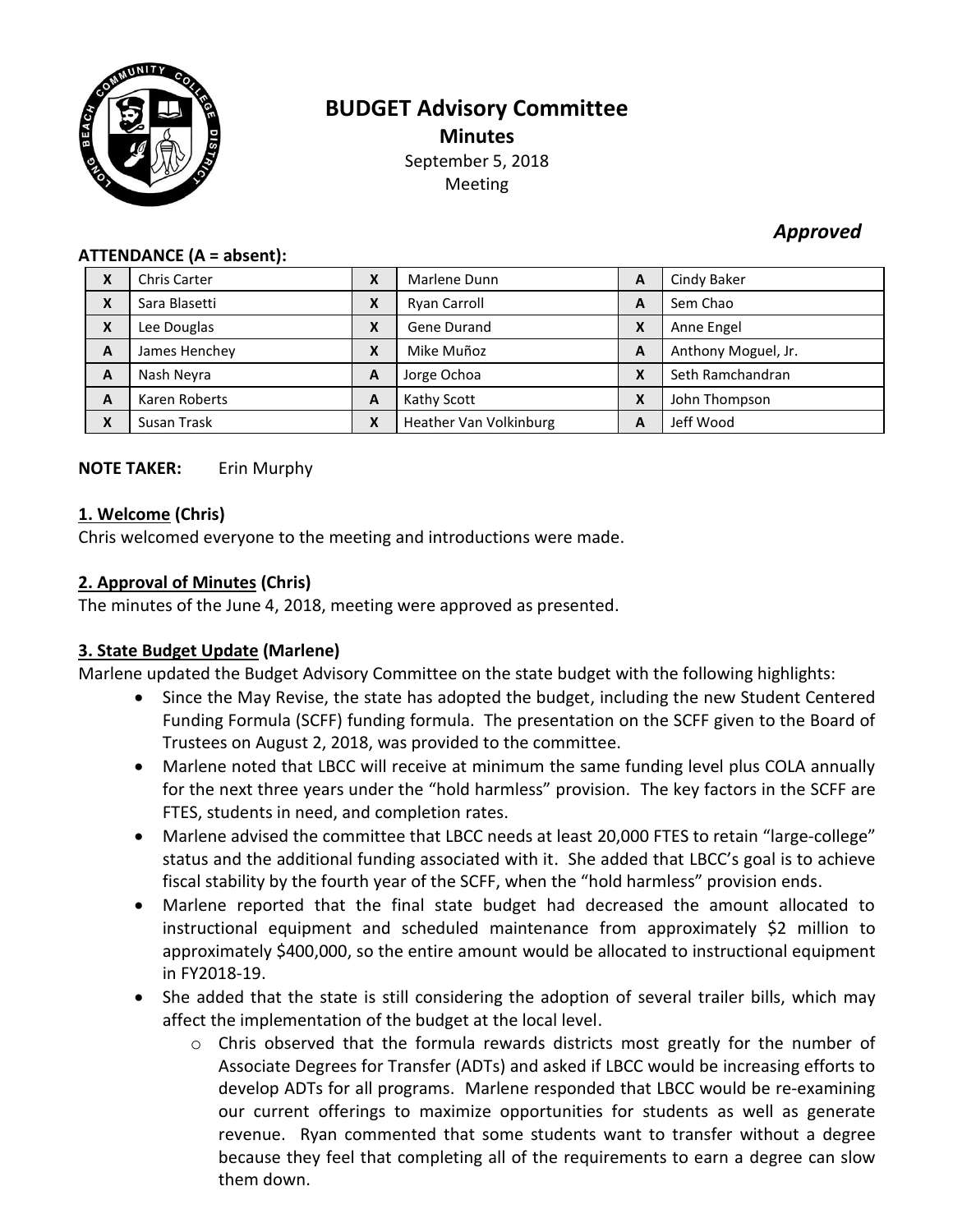- o Mike commented that existing policies and procedures may be adjusted to help students transfer with degrees if they are eligible, particularly if they are students who are eligible for Pell grants or fee waivers.
- $\circ$  Sara added that students may not understand the difference between an Associate's Degree and transferring and earning an ADT that aligns with four-year requirements.
- o Ryan mentioned that in one of the prior iterations of the budget, institutions would receive greater funding for students who completed within three years, and Marlene responded that the time limit had been removed in the final version of the adopted state budget. Additionally, she noted that when students complete more quickly, there is a greater need to recruit new students. She also acknowledged Dr. Romali's advocacy efforts to secure three years of "hold harmless" to allow sufficient time to respond to the shift in the funding formula, as well as to ensure that LBCC received COLA.
- o Marlene noted that slide nine of the SCFF presentation did not include a column showing the additional funding for BOG points. She added that funding would be provided as each metric is achieved in order to support disadvantaged students as they work toward completion.
- $\circ$  Susan inquired about students who study the trades and may not be pursuing an ADT. Marlene responded that the timelines are shorter depending on their goal. She also stated that LBCC will continue to offer programs that best serve trades students' needs, even if they are not the highest revenue generators in the new formula. Mike added that a metric of nine or more Career Technical Education (CTE) units was added to the formula to address the specific needs of trades students.
- o Marlene informed the Budget Advisory Committee that a statewide committee had been created to study and evaluate the implementation of the new formula, and that the formula would continue to be revisited over the next three years. She noted that LBCC also must develop a plan by January 2019 that is in alignment with state goals and our budget.
- $\circ$  Anne inquired about how points are counted for students who transfer and for those who complete transfer-level math and English. Mike responded that LBCC would receive funding for each metric that is achieved over the course of a student's career. Heather added that the District would be compensated for our reported data, based on our MIS files.
- o Mike noted that two variables—size and economic diversity—drive the SCFF, and LBCC has the potential to maximize the metrics, through such efforts as improving the identification of students eligible to receive Pell grants.
- o Marlene commented that the District would also be assessing the success of the initiatives during this time of intense change and deficit reduction.
- $\circ$  Sara asked if encouraging students to complete transfer-level Math and English in the first year was a primary focus. Susan suggested educating students to be part of the process and clearly communicating how students will benefit from achieving those goals. Marlene added that improving student completion would allow LBCC to attract future students.
- o Marlene concluded by noting that the Chancellor's office would be hosting webinars to provide additional information and discuss challenges.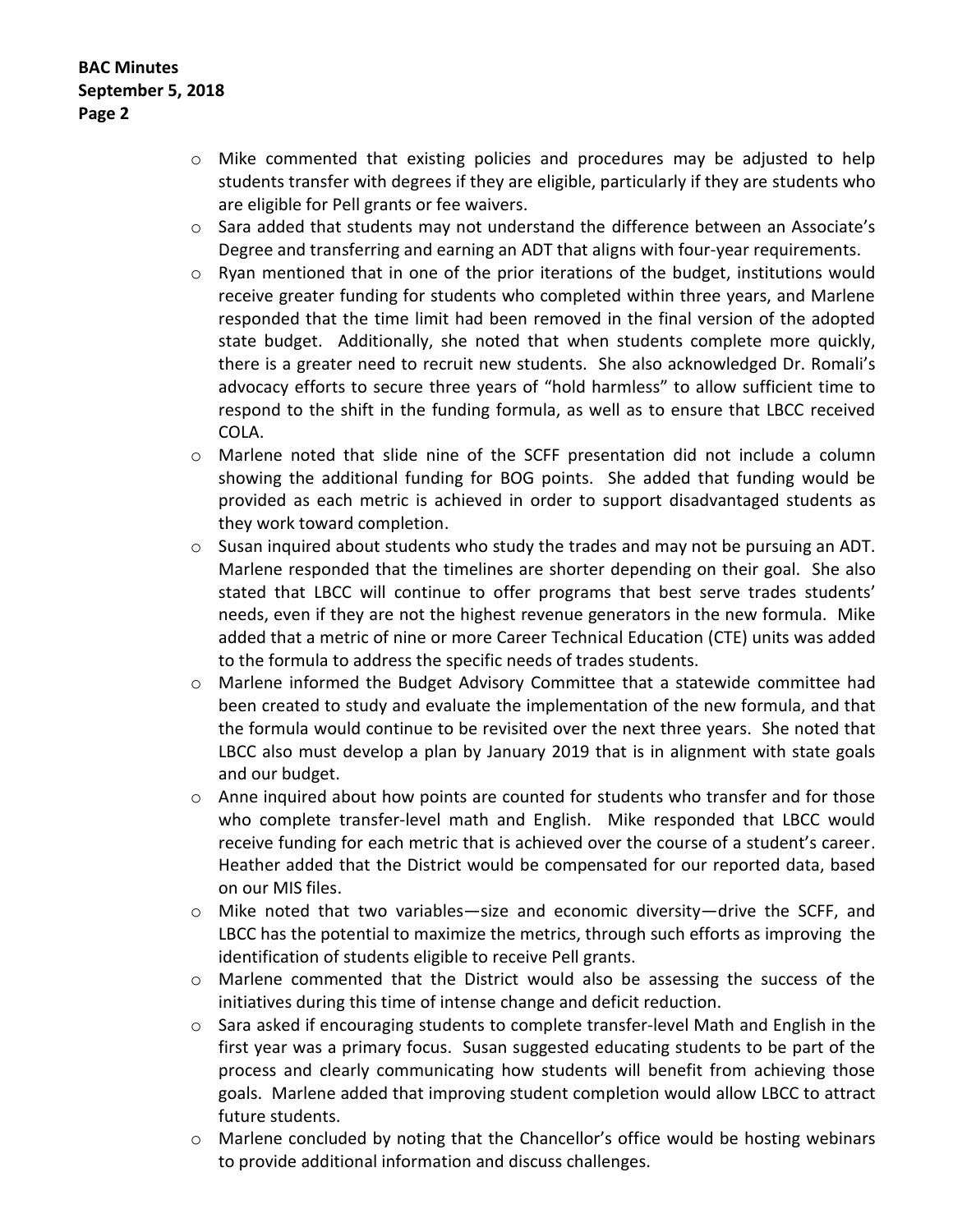## **4. FTES Analysis – Annual 2017-18 (John)**

*(Refer to "FTES Analysis" handout)*

John reviewed the FTES Analysis with the following highlights:

 John noted that the FY2017-18 FTES goal was 19,572, and compared that to P-1, P-2, and annual reports to the state (January, April, and July). He stated that the variance shows the target FTES number vs. the actual FTES, and that LBCC was 656.96 FTES below the target goal. He added that LBCC reported approximately 2,000 fewer FTES in FY2017-18 than FY2016-17, and that in the old formula, the state would provide stabilization funding in the first year of decline (2017-18). He observed that FTES was almost 100 percent of the old funding formula, but would still account for 70% (60% in three years when the SCFF is fully implemented).

## **5. Apportionment Calculation (John)**

*(Refer to "Apportionment Calculation" handout)*

John presented the Apportionment Calculation, with the following highlights.

 He noted that the calculation reflects LBCC's "hold harmless" status for the next three years, as well as the projected COLA allocation, with a deficit factor of .5%. He added that if we achieve our goals, LBCC would receive approximately \$1.5 million more in the third year. Marlene clarified that the "hold harmless" is the minimum amount LBCC is guaranteed, but not the maximum if we meet or exceed our goals.

## **6. Adopted Budget FY 2018-19 (John)**

*(Refer to "Adopted Budget 2018-19 PowerPoint" and "Adopted Budget Fiscal Year 2018-19" handouts)* John presented the Adopted Budget 2018-19, with the following highlights.

- John began the presentation with an overview of the state budget. In regard to the "summer shift"—choosing in which fiscal year to count summer FTES, Marlene cautioned that although it was included in the SCFF, the shift would be less impactful because FTES funding would be calculated using a three-year rolling average, not simply the immediately prior year's FTES.
	- o Lee asked about LBCC's allocation of the Full-time Student Success Grant and the Completion Grant, and Mike responded that students must receive a Cal Grant. Anne asked about the criteria, and Mike responded that students must be enrolled in 15 units a semester or complete 30 units per year.
- John highlighted that the PERS and STRS benefit costs changes were anticipated to be extremely significant. Marlene added that those increases would be unavoidable, as they are levied by the state, highlighting that salaries and benefits are the largest cost center of LBCC's budget.
- Marlene commented on the FTES comparison shown on slide 19, explaining that the true loss of FTES was 275—from 20,133 to 19,858 (not counting summer shift). She also described larger statewide issues, such as the trend of declining enrollment, a negative birth rate, and a booming economy.
- Marlene commented that the Unrestricted General Fund Overall Summary shown on slide 21 reflected the impact of Phase I of the deficit reduction plan, enacted in August 2018, as well as reorganization resulting from the Supplemental Employee Retirement Program (SERP) offered in June 2018. She added that Budget Town Halls had been scheduled after the adopted budget presentation to the Board of Trustees in order to continue the collaborative process.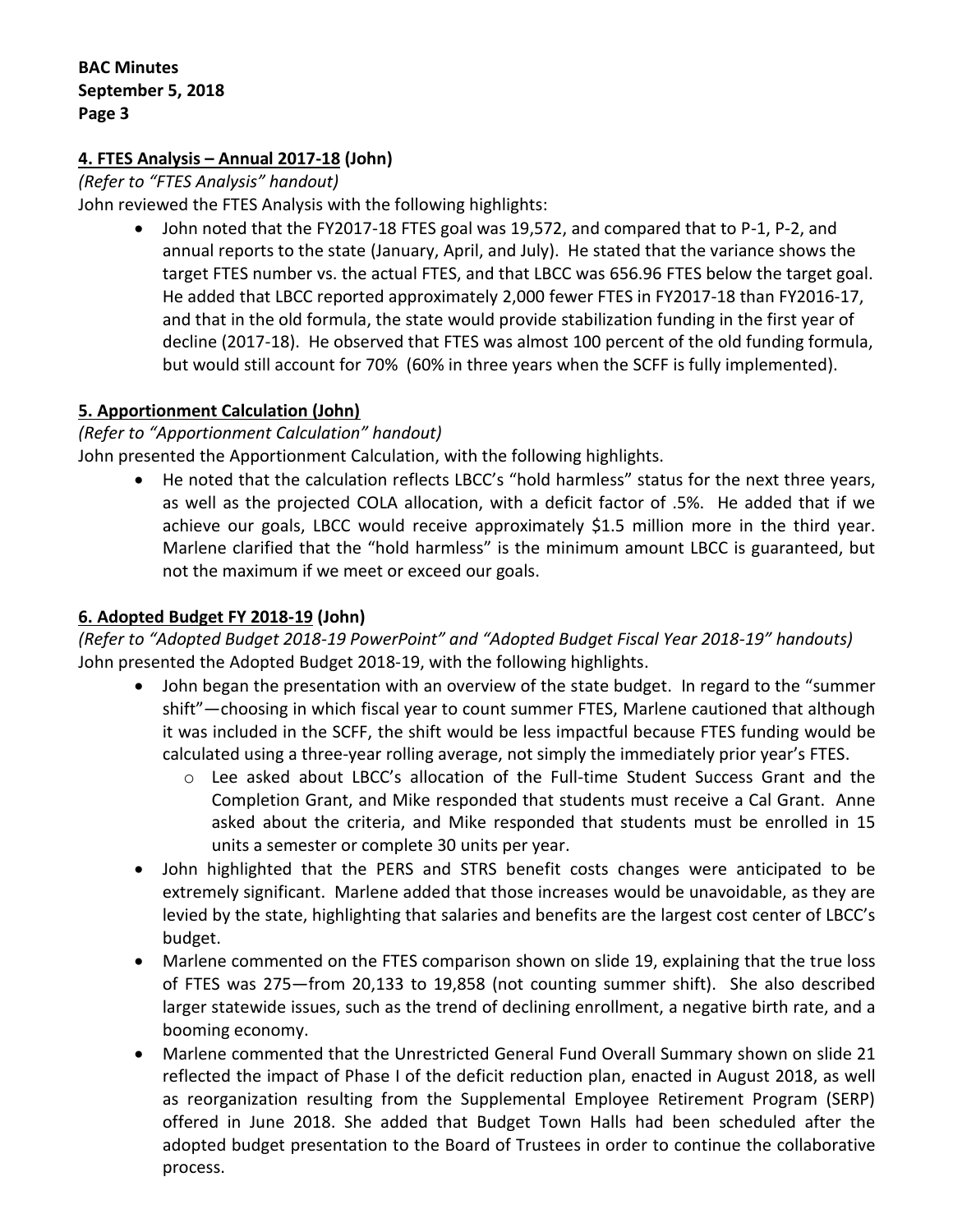**BAC Minutes September 5, 2018 Page 4**

- $\circ$  Lee asked how much the District had saved as a result of the SERP, and Marlene responded that it was difficult to calculate an exact number; however, she estimated a five-year net savings of approximately \$1.8 million, calculated based on the difference between top-tier and starting-tier salaries and assuming that all vacancies would be filled. She added that additional savings from the SERP were realized by backfilling retired full-time faculty with adjunct faculty in FY2018-19. She also explained that the District had used the SERP to consider strategic reorganization in coordination with the implementation of Business Process Reviews (BPRs), in an effort to employ human resources more efficiently and effectively. She concluded by noting that the projected savings from the SERP in the first year (FY2018-19) was approximately \$2.3 million.
- $\circ$  Seth asked if the budget had accounted for adjunct faculty student contact hours, which Marlene believed had been included in the budget.
- o Marlene advised that although in general the district was "hold harmless," a reduction in FTES would affect other revenue calculations.
- In regard to the Major Expenditure Changes in 2018-19 on slide 26, Marlene noted that Phase II of the deficit reduction plan would include evaluating whether contracted services were still needed and if they were cost effective. She added that in most comparisons between a prior year's unaudited actuals and the subsequent year's budget, the actuals often were less than budgeted.
	- $\circ$  Susan asked what was included in contracted services, and Marlene responded that they could include software licenses, attorneys, the hourly cost of consultants, and a variety of other types of services. John added that they also included utilities, audit costs, and building maintenance.
	- o Seth asked if Amazon might provide text books in a more cost-effective manner than District bookstore vendor Barnes & Noble. Marlene responded that Amazon would sell books, but would not operate an on-site book store. Susan asked if the book store was part of ASB, and Marlene responded that the book store was part of the auxiliary entity, which also included the cafeteria. John added that when a request for proposals to operate the book store was last issued, LBCC had not received very many responses. Marlene added that it was usually more expensive to self-operate a book store (in comparison to contracting with a vendor such as Barnes & Noble), and that colleges typically did not have the same wide-ranging access to inventory.
	- In regard to the Unrestricted General Fund 7-Year Trend Summary on slide 29, John drew attention to the cost of salary and benefits as a percentage of the overall budget. Marlene explained that the difference between the deficit reduction plan goal of allocating 87.1% to salaries and benefits and the 89.8% currently reflected in the adopted budget was due to a delay in implementing the plan in such a way as to affect only positions, rather than people.
	- Regarding the Unrestricted General Fund Multi-Year Projection on slide 31, John reported that the adopted budget projected deficit of \$3.6 million was based on current knowledge, with a \$6 million deficit projected in the subsequent two years—an improvement over previous budget projections.
		- $\circ$  John identified challenges with enrollment growth and pension costs. Susan noted that an additional societal challenge was the increasing cost of living in Southern California. Marlene responded that efforts were underway to approach legislators and the new governor collectively. She added that the COLA would not be sufficient to